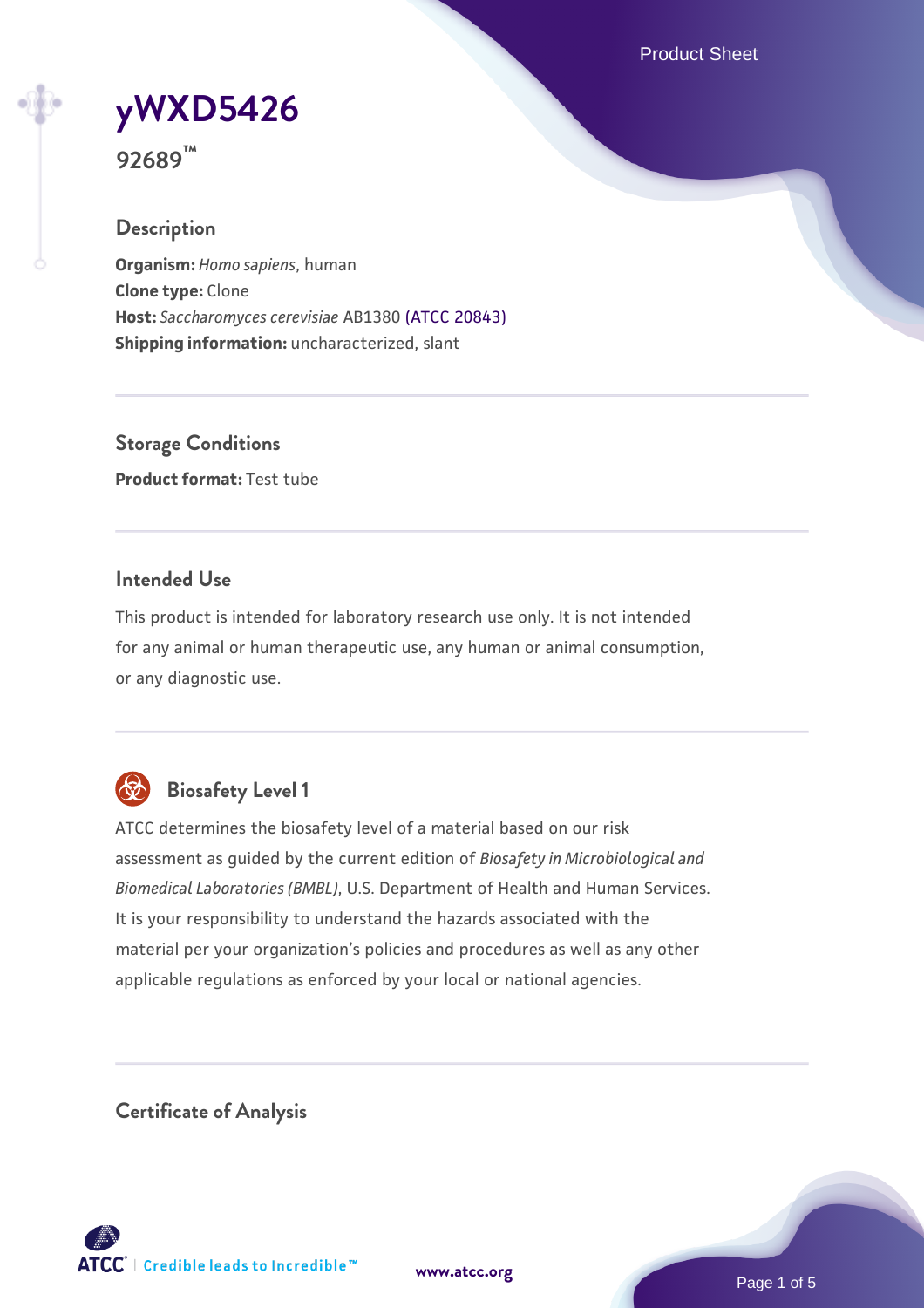### **[yWXD5426](https://www.atcc.org/products/92689)** Product Sheet **92689**

For batch-specific test results, refer to the applicable certificate of analysis that can be found at www.atcc.org.

## **Insert Information**

**Type of DNA:** genomic **Genome:** Homo sapiens **Chromosome:** X X pter-q27.3 **Gene name:** DNA Segment, single copy **Gene product:** DNA Segment, single copy [DXS4377] **Gene symbol:** DXS4377 **Contains complete coding sequence:** Unknown **Insert end:** EcoRI

## **Vector Information**

**Construct size (kb):** 265.0 **Intact vector size:** 11.454 **Vector name:** pYAC4 **Type of vector:** YAC **Host range:** *Saccharomyces cerevisiae*; *Escherichia coli* **Vector information:** other: telomere, 3548-4235 other: telomere, 6012-6699 Cross references: DNA Seq. Acc.: U01086 **Cloning sites:** EcoRI **Markers:** SUP4; HIS3; ampR; URA3; TRP1 **Replicon:** pMB1, 7186-7186; ARS1, 9632-10376

# **Growth Conditions**

**Medium:** 



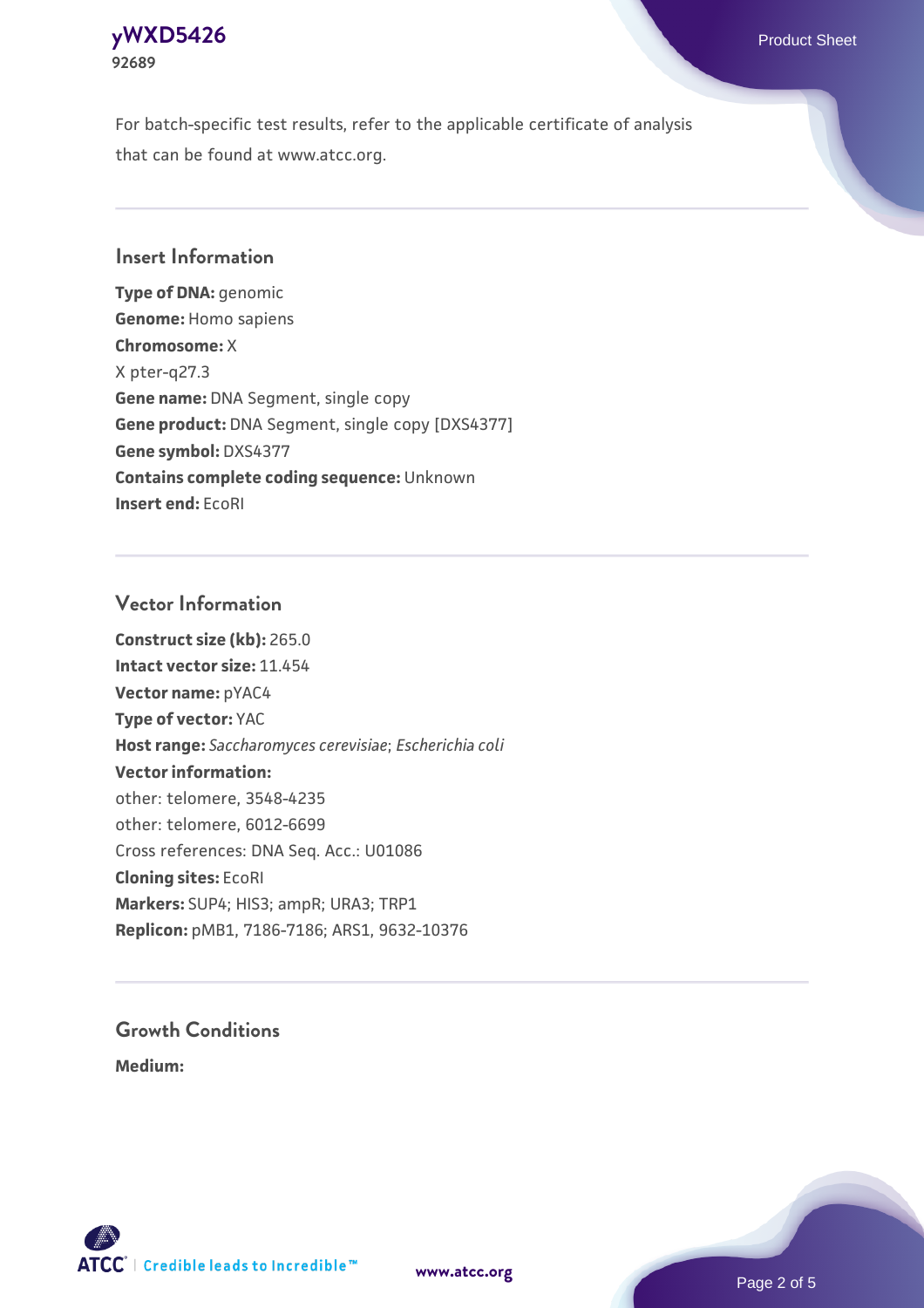#### **[yWXD5426](https://www.atcc.org/products/92689)** Product Sheet **92689**

[ATCC Medium 1245: YEPD](https://www.atcc.org/-/media/product-assets/documents/microbial-media-formulations/1/2/4/5/atcc-medium-1245.pdf?rev=705ca55d1b6f490a808a965d5c072196) **Temperature:** 30°C

#### **Notes**

More information may be available from ATCC (http://www.atcc.org or 703- 365-2620).

# **Material Citation**

If use of this material results in a scientific publication, please cite the material in the following manner: yWXD5426 (ATCC 92689)

# **References**

References and other information relating to this material are available at www.atcc.org.

# **Warranty**

The product is provided 'AS IS' and the viability of ATCC® products is warranted for 30 days from the date of shipment, provided that the customer has stored and handled the product according to the information included on the product information sheet, website, and Certificate of Analysis. For living cultures, ATCC lists the media formulation and reagents that have been found to be effective for the product. While other unspecified media and reagents may also produce satisfactory results, a change in the ATCC and/or depositor-recommended protocols may affect the recovery, growth, and/or function of the product. If an alternative medium formulation or reagent is used, the ATCC warranty for viability is no longer



**[www.atcc.org](http://www.atcc.org)**

Page 3 of 5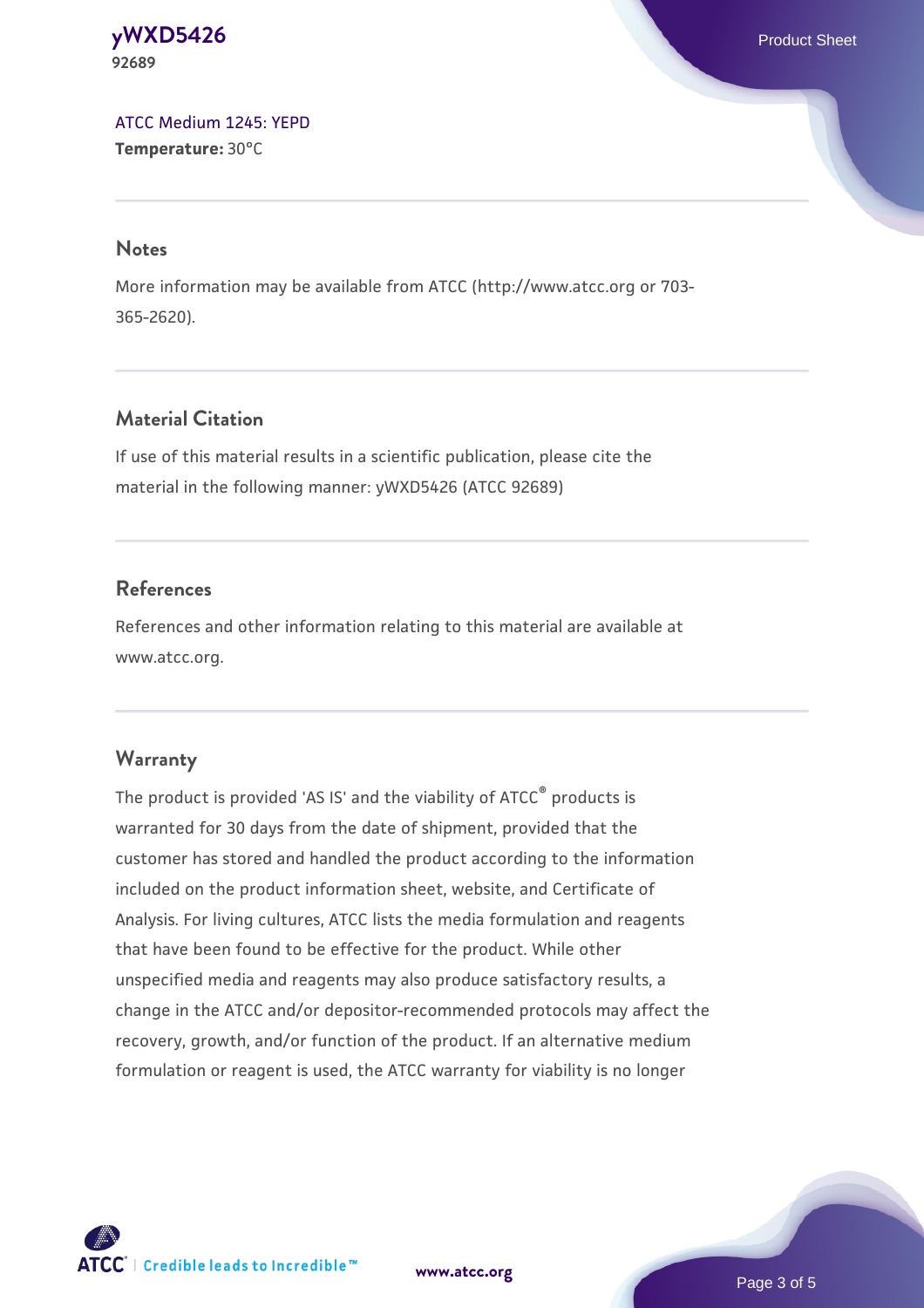**[yWXD5426](https://www.atcc.org/products/92689)** Product Sheet **92689**

valid. Except as expressly set forth herein, no other warranties of any kind are provided, express or implied, including, but not limited to, any implied warranties of merchantability, fitness for a particular purpose, manufacture according to cGMP standards, typicality, safety, accuracy, and/or noninfringement.

#### **Disclaimers**

This product is intended for laboratory research use only. It is not intended for any animal or human therapeutic use, any human or animal consumption, or any diagnostic use. Any proposed commercial use is prohibited without a license from ATCC.

While ATCC uses reasonable efforts to include accurate and up-to-date information on this product sheet, ATCC makes no warranties or representations as to its accuracy. Citations from scientific literature and patents are provided for informational purposes only. ATCC does not warrant that such information has been confirmed to be accurate or complete and the customer bears the sole responsibility of confirming the accuracy and completeness of any such information.

This product is sent on the condition that the customer is responsible for and assumes all risk and responsibility in connection with the receipt, handling, storage, disposal, and use of the ATCC product including without limitation taking all appropriate safety and handling precautions to minimize health or environmental risk. As a condition of receiving the material, the customer agrees that any activity undertaken with the ATCC product and any progeny or modifications will be conducted in compliance with all applicable laws, regulations, and guidelines. This product is provided 'AS IS' with no representations or warranties whatsoever except as expressly set forth herein and in no event shall ATCC, its parents, subsidiaries, directors, officers, agents, employees, assigns, successors, and affiliates be liable for indirect, special, incidental, or consequential damages of any kind in connection with or arising out of the customer's use of the product. While reasonable effort is made to ensure authenticity and reliability of materials on deposit, ATCC is not liable for damages arising from the misidentification or



**[www.atcc.org](http://www.atcc.org)**

Page 4 of 5